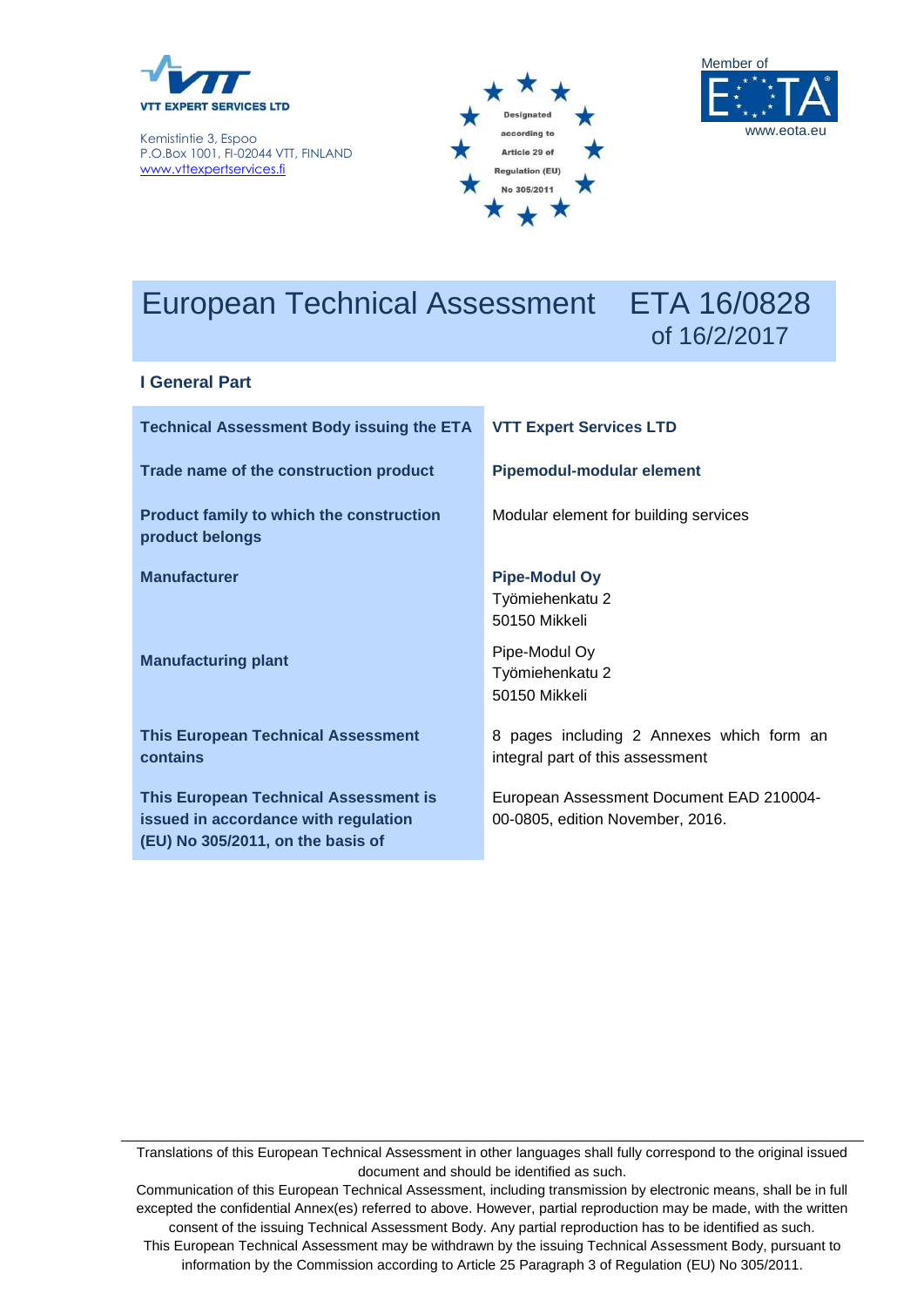#### **II Specific Part**

#### **1 Technical description of the product**

Pipemodul-modular elements consist of painted and galvanized steel sheet cover (thickness of bottom part 1,0 mm and 1,5 mm cover part), inside locating gypsum boards and/or mineral wool insulation and supports for heating, ventilation, water and sewage pipes and piping for electric, IT cables and other installations.

Pipes or cables, which are not part of the ETA, are installed into element in building site.

Modular elements consist of two halves which are fastened together with steel screws after installation of the pipes and cables. Leakage sensors are included in the kit to reveal possible water leakages. Elements are openable, if pipes need maintenance.

Modular element is non load bearing. Element height is normally identical with storey height or width with storey width.

Modular elements are planned according to each request as to size and places needed for pipes, ducts or cables.

When pipes or cables span over the compartmentation zone in floor or wall, penetration seals with provided fire class shall be used according to installation instructions of the modular element producer. Penetration seals used shall have ETA. When ventilation ducts span over the compartmentation zone in floor or wall CE marked fire dampers or air transfer grilles shall be used according to installation instructions of the modular element producer.

The product is not covered by a harmonised European standard (hEN).

#### **2 Specification of the intended uses in accordance with the applicable EAD**

#### Intended uses

The product is intended to be used as centralized ventilation, water, sewage or cable products route inside new buildings and also in renovation. Product is normally installed on a stairway wall vertically and/or horizontally or also beside stairs, but can also be inside dwellings.

The provisions made in this European Technical Assessment are based on an assumed intended working life of the modular element of 50 years when installed in the works (provided that the modular element is subject to appropriate installation)<sup>1</sup>.

#### Design

-

This European technical assessment is based on the assumption that all plans needed have been made correctly according to the regulations valid on the building site.

 $1$  This means that it is expected that when this working life has elapsed, the real working life may be, in normal use conditions, considerably longer without major degradation affecting the essential requirements of the works. The indications given as to the working life of a Modular element for building services cannot be interpreted as a guarantee given by the producer or the notified body. They should only be regarded as a means for the specifiers to choose the appropriate criteria for Modular elements in relation to the expected, economically reasonable working life of the works.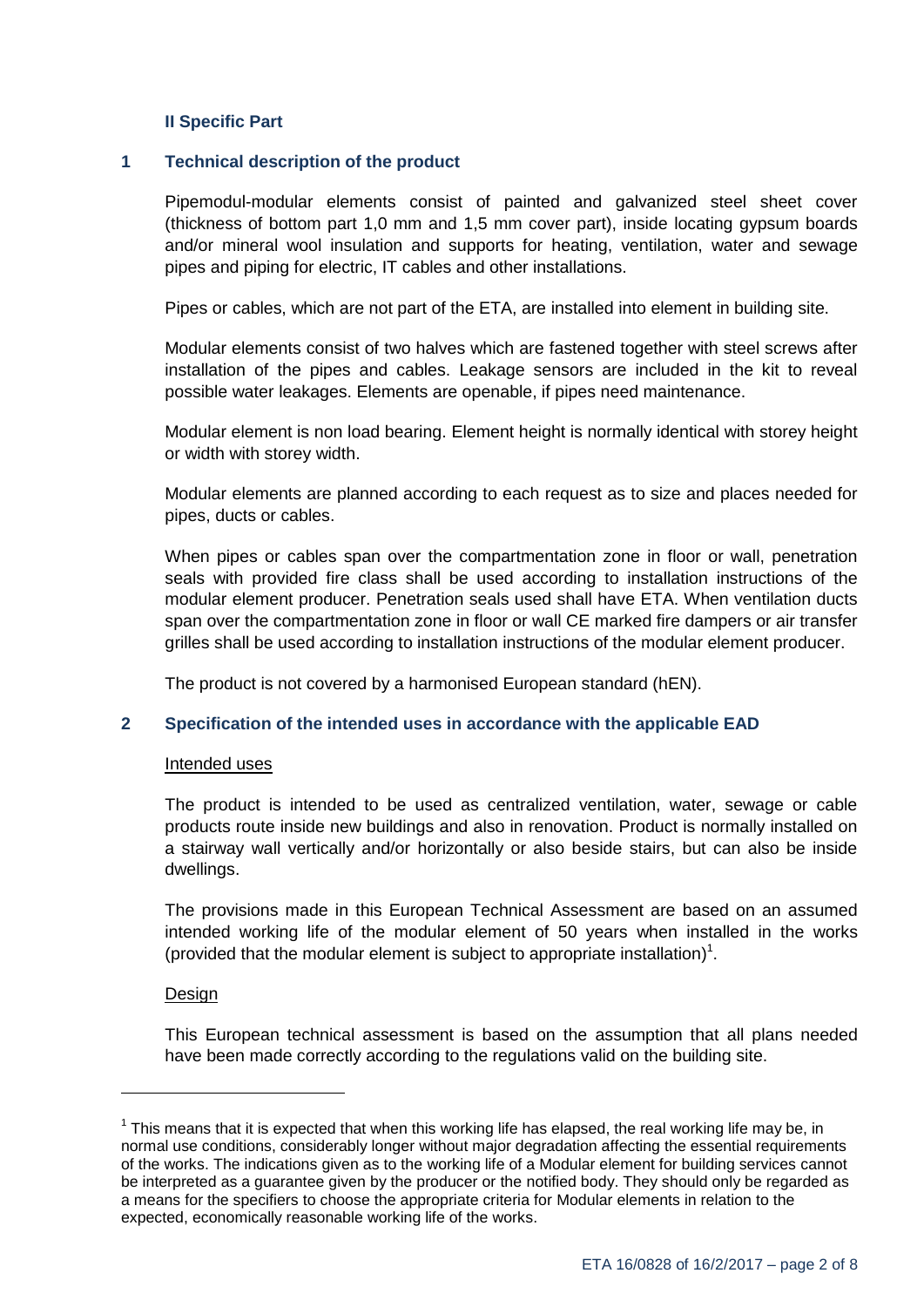### Execution of construction works

It is the responsibility of the manufacturer to ensure that proper information for the use of the Modular element for building services is enclosed to each delivery, including general guidance on the basis of this ETA and the specific installation instructions and construction details. With regard to the assumed working life regular maintenance is necessary. The manufacturer shall provide with written documents which contain descriptions about type and frequency of the maintenance.

The completed building (the works) shall comply with the building regulations (regulations on the works) applicable in the Member States in which the building is to be constructed. The procedures foreseen in the Member State for demonstrating compliance with the building regulations shall also be followed by the entity held responsible for this act. An ETA for a modular element for building services does not amend this process in any way.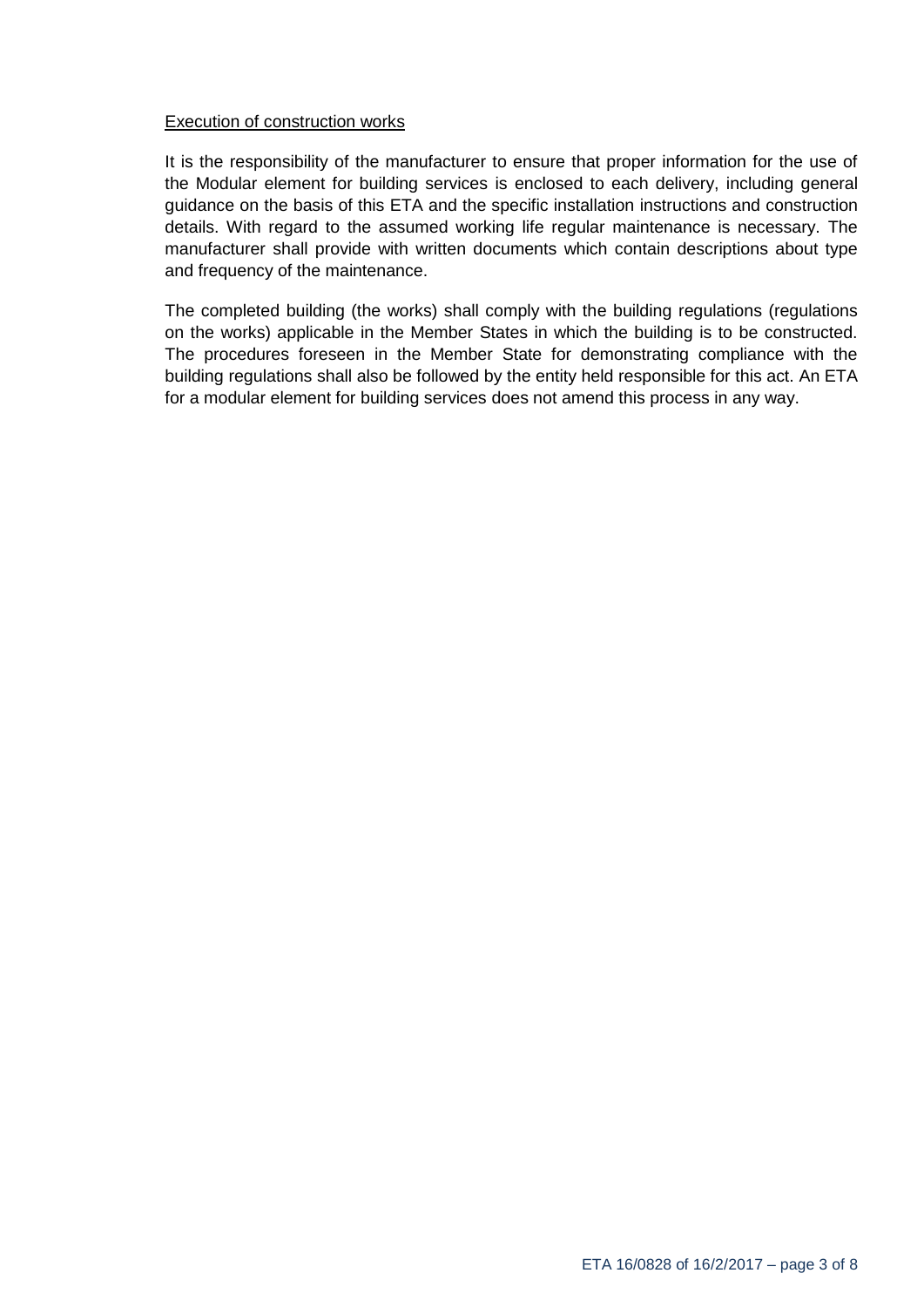#### **3 Performance of the product and references to the methods used for its assessment**

| Basic requirement and essential characteristics             | Performance             |
|-------------------------------------------------------------|-------------------------|
| BWR 2. Safety in case of fire                               |                         |
| Reaction to fire                                            |                         |
| Kit                                                         | No performance assessed |
| Main materials<br>$\bullet$                                 | Clause 3.1              |
| Resistance to fire                                          | Clause 3.1              |
| BWR 3. Hygiene, health and the environment                  |                         |
| Content, emission and/or release of dangerous<br>substances | Clause 3.2              |
| Influence of moisture                                       | Clause 3.2              |
| BWR 4. Safety and accessibility in use                      |                         |
| Safety against personal injuries by contact                 | Clause 3.3              |
| Resistance to horizontal loads/impact strength              | Clause 3.3              |
| BWR 5. Protection against noise                             |                         |
| Sound properties                                            | Clause 3.4              |
| General aspects                                             |                         |
| Durability                                                  | Clause 3.5              |

Table 1. Basic requirements for construction works and essential characteristics

#### 3.1 Safety in case of fire, BWR 2

#### Reaction to fire

The classification of the main materials with regard to reaction to fire is given in Annex 1. The classification of the kit with regard to reaction to fire has not been assessed.

#### Resistance to fire

For walls, classification with regard to resistance to fire is based on full scale testing as specified in EN 13501-2.

The resistance for fire is given in Annex 1.

#### 3.2 Hygiene, health and environment, BWR 3

#### Dangerous substances

According to the manufacturer, modular element does not contain those harmful or dangerous substances listed in EOTA TR 34.

In addition to the specific clauses relating to dangerous substances contained in this European Technical Assessment, there may be other requirements applicable to the products falling within its scope (e.g. transposed European legislation and national laws, regulations and administrative provisions). In order to meet the provisions of the EU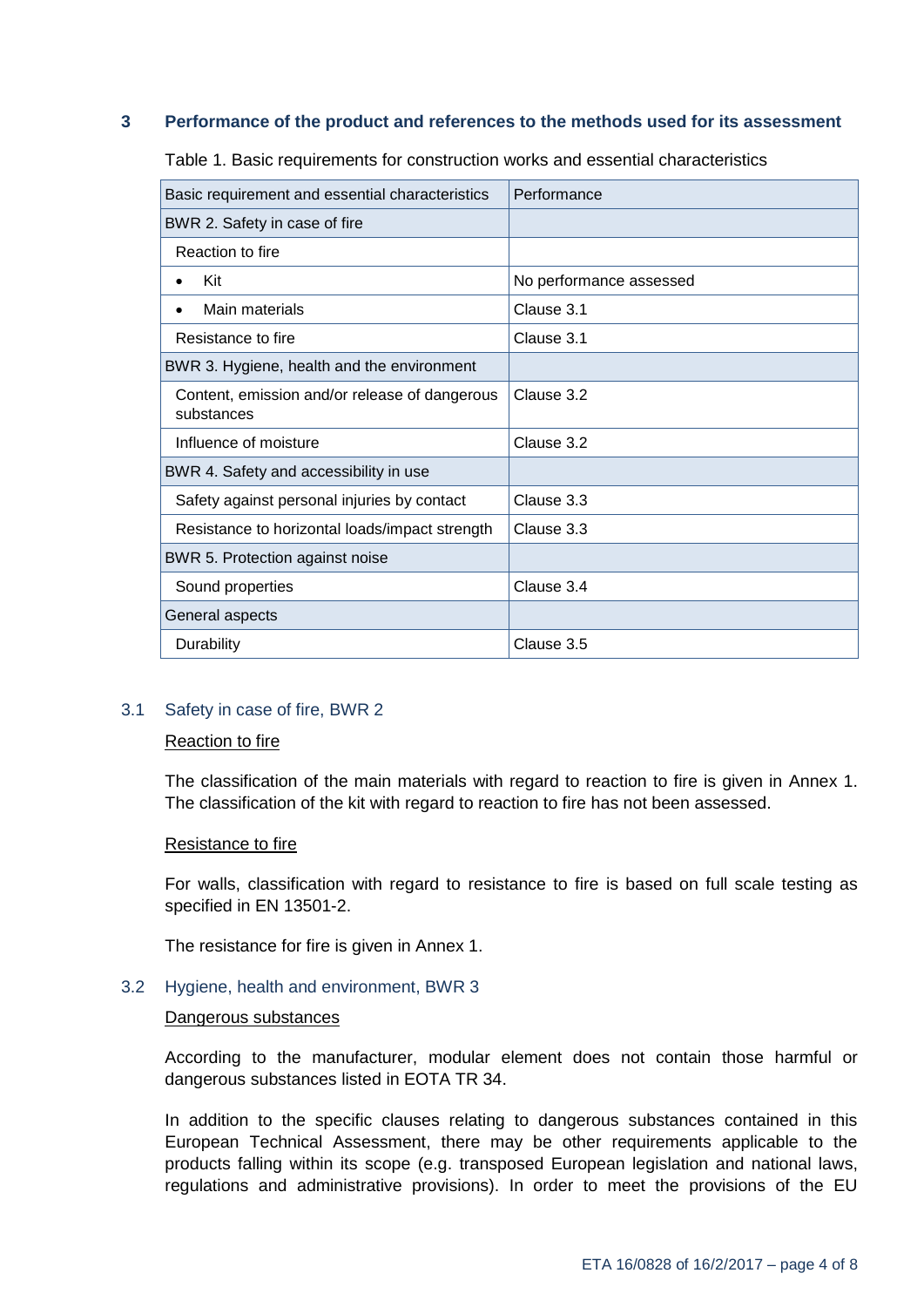Construction Products Directive, these requirements need also to be complied with, when and where they apply.

#### Influence of moisture

The kit is equipped with leakage sensors to reveal possible water leakages.

3.3 Safety and accessibility in use, BWR 4

Safety against personal injuries by contact

According to the written declaration of the manufacturer, the modular element for building services does not have sharp and cutting edges and nature of surface which could cause injury to people or their clothing.

#### Resistance to horizontal loads/impact strength

The modular element resist structural damage from soft body impact load of 200 Nm.

3.4 Protection against noise

Airborne sound reduction index  $(R_w)$  value of the modular unit is  $R_w = 38$  dB.

3.5 General aspects

#### Aspects of durability

Inside modular element locating pipes or cables can be changed. Maintenance of possible penetration seals and fire dampers shall take place according to instructions of the producers.

# **4 Assessment and verification of constancy of performance (hereinafter AVCP) system applied, with reference to its legal base**

For the products covered by this EAD the applicable European legal act is: Decision 1999/91/EC as amended by Decision 2001/596/EC

The system is: 3

In addition, with regard to reaction to fire for products covered by this EAD the applicable European legal act is: Decision 1999/91/EC as amended by Decision 2001/596/EC

The system is: 1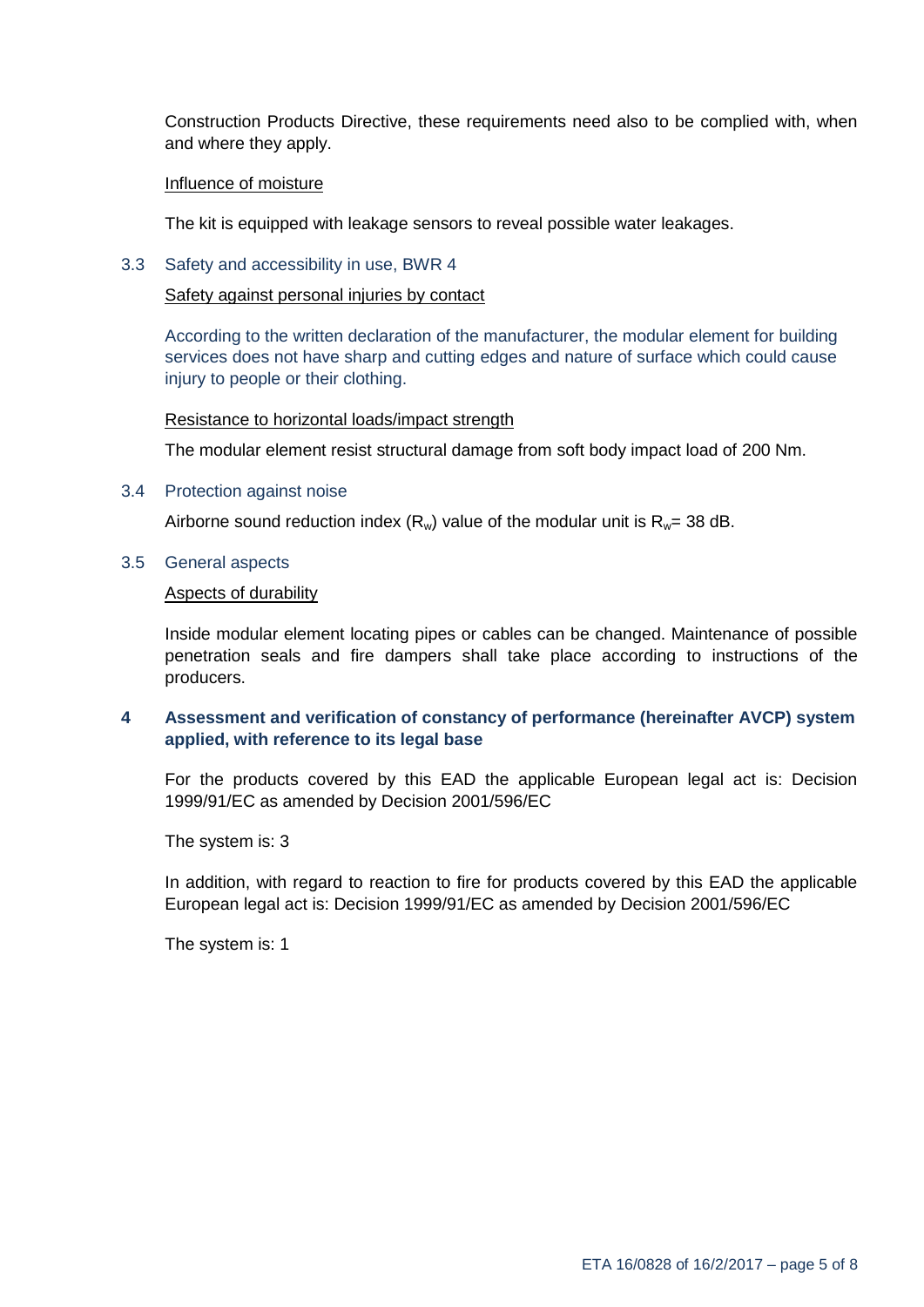# **5 Technical details necessary for the implementation of the AVCP system, as provided for in the applicable EAD.**

Technical details necessary for the implementation of the AVCP system are laid down in the control plan deposited at VTT Expert Services Ltd.

> Issued in Espoo on 16<sup>th</sup> February, 2017 by VTT Expert Services Ltd

Farth John

Pertti Jokinen Product Manager

Tatu Toironen

Tatu Toivonen Assessor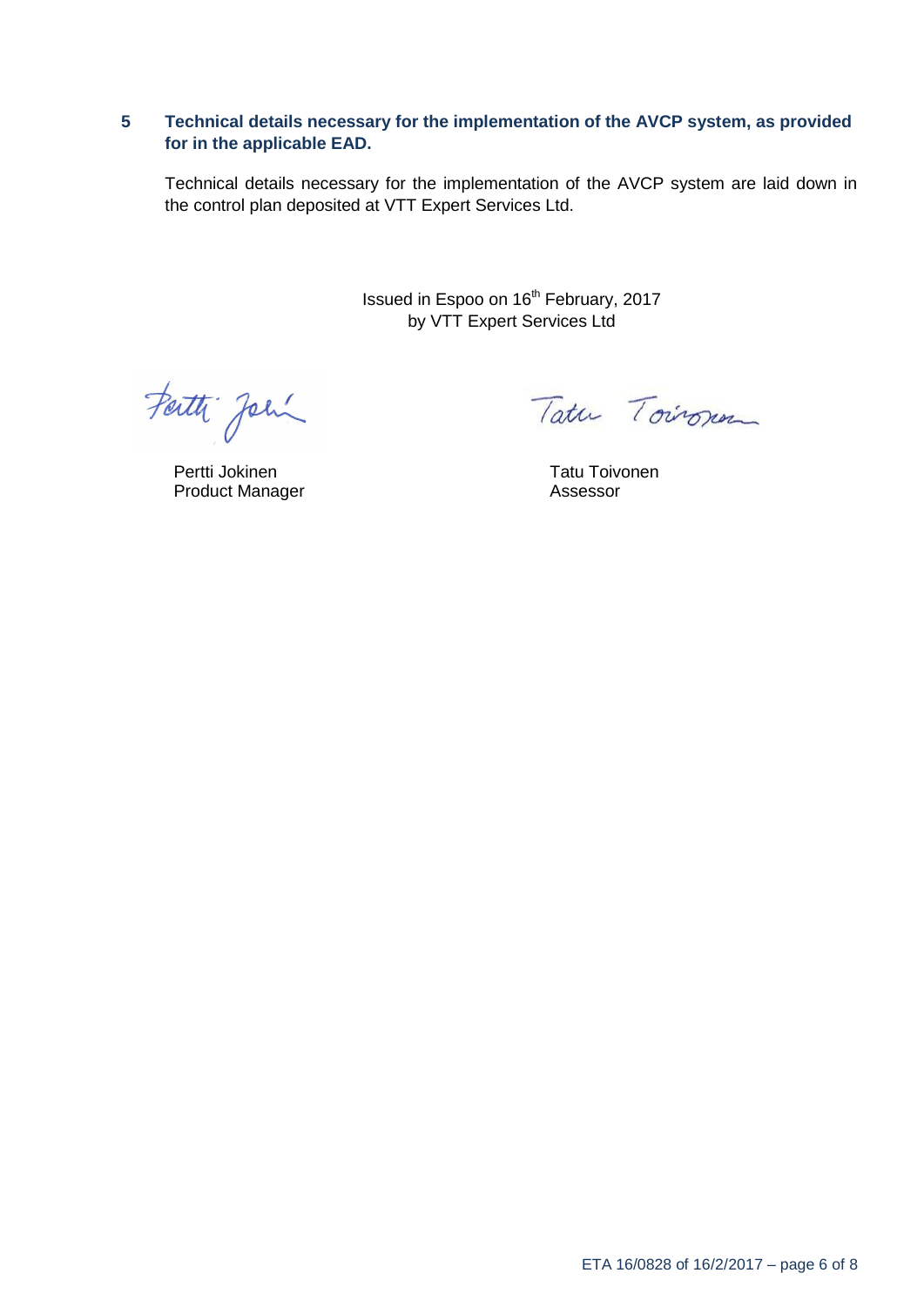#### **ANNEX 1**

#### **DESCRIPTION AND PERFORMANCE OF MODULAR ELEMENT**

#### **1 Standard parts of the Modular Element**

Combination and cable modules:

- 1.0 mm thick (body) or 1.5 mm thick (cover) steel sheet
- 20 mm rock wool Fire Slab FPS 17
- 15 mm gypsum board Knauf KPS 15 or Gyproc GF 15).

\* Additionally the pipes are protected with rock wool. (Parocfire slab FPS14 (140 kg/m<sup>3</sup>) or Paroc Slab A80 (80 kg/m $^{3}$ ))

#### **2 Materials and components and reaction to fire of the main components**

The following table contains materials and components used in the manufacturing of the modular element.

| Component       | <b>Type</b>                                     | Reaction to fire |
|-----------------|-------------------------------------------------|------------------|
| Steel sheet     | Rautaruukki                                     | A <sub>1</sub>   |
| Insulation wool | Paroc Pro Slab 80                               | A <sub>1</sub>   |
| Gypsum board    | Knauf KPS 15 fire protective<br>gypsum board    | $A2-s1, d0$      |
|                 | Knauf KN 13 (A)                                 | $A2-s1, d0$      |
|                 | Knauf KXT 9 (EH 2) Wind<br>barrier gypsum board | $A2-s1, d0$      |
|                 | Gyproc gypsum boards                            | $A2-s1, d0$      |

Adhesive and sealing products according to the manufacturer's instructions.